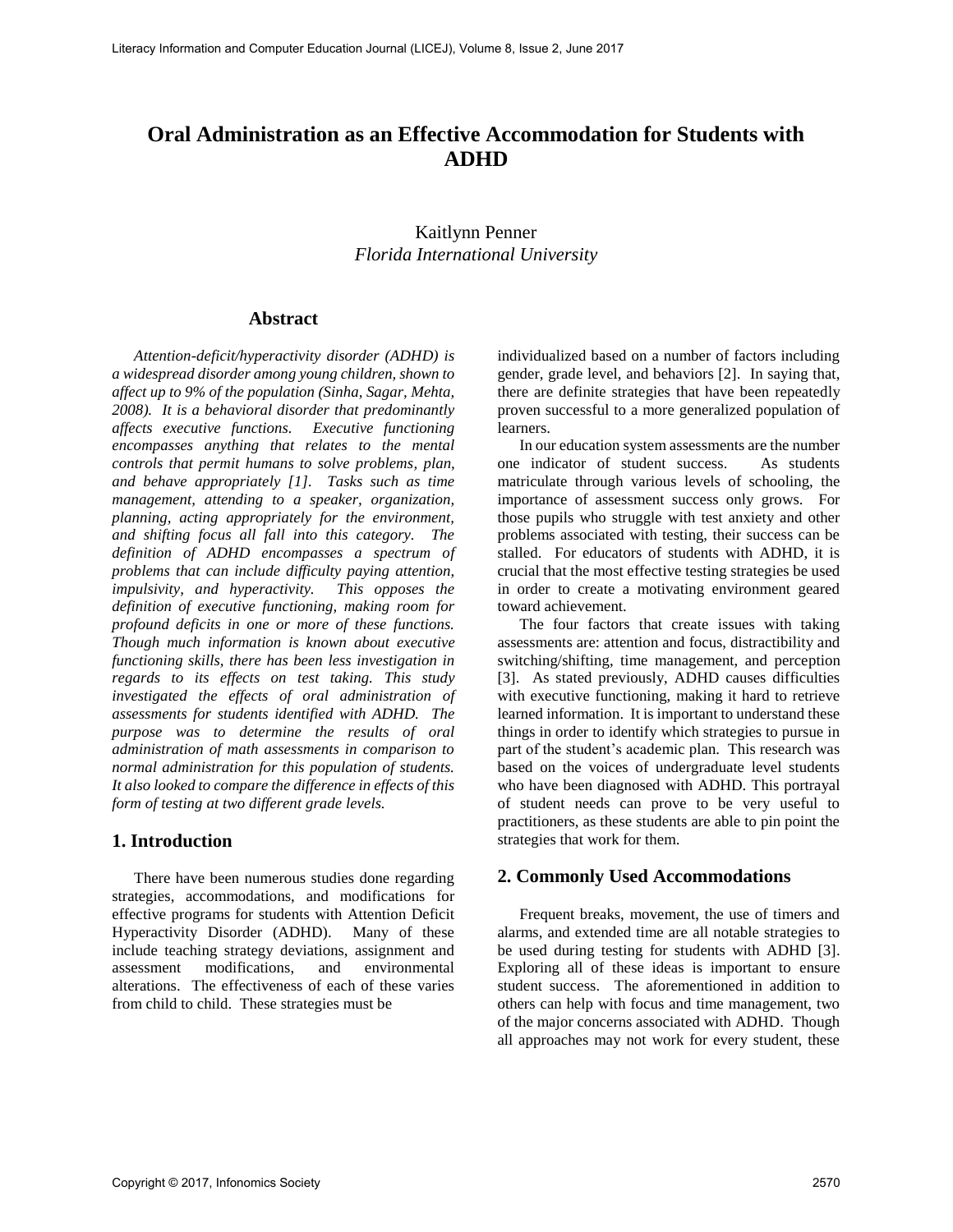have been backed by prior research and are involved in further exploration in this area.

A frequent break is a strategy that has been used for various types of disabilities, including ADHD, Autism Spectrum Disorders (ASD), and Specific Learning Disabilities (SLD). The idea of this is to ensure that for a short amount of time, information is being comprehended or recalled effectively. Its short-term purpose is to avoid loss of focus, which can lead to long-term lack of motivation and lower test scores. This applies to how the student studies for the test, as well as how they take it. Allowing for movement during a break can increase its effectiveness. Rest periods can be used to move around and get the blood flowing, allowing expenditure of extra energy prior to having to regain complete focus [2].

The use of timers and alarms, most notably used with students with Autism Spectrum Disorders as a method of priming, can also be used for students with ADHD. In conjunction with frequent breaks, this is used to monitor the test-taking time (on time) and the break time (off time) in the "time on-time off" approach recommended by many practitioners [3]. It provides a way for both the student and the instructor to have an idea of when these on and off times will occur. Timers also permit more independence for the student, providing more intrinsic motivation and naturalistically teaching the ability to self-monitor.

When it comes to extended time in terms of students with ADHD, it can be a catch 22. Extra time is most often needed to render the most accurate results of student knowledge, however it can encourage more distraction time and less work time. Educators need to understand the purpose and correct utilization of this in order to use it to benefit the student. In concurrence with the aforementioned strategies it can prove to be very effective. Used in the appropriate way, "Students with ADHD said extended time was used to give them more time to focus or take a break as a result of difficulty maintaining attention, distractibility, executive functioning issues, the need to move around, self-monitor time, or a combination of these" [3] p. 112. This perception was taken from college level students who have been living with ADHD all of their academic lives. Students in elementary, middle, and high school, who may lack this self-awareness will need to be monitored more closely by educators in order to ensure that the extra time allotted is being used to their benefit and not to their disadvantage.

Modifying the delivery of tests may prove to be the best option, however not always the easiest. Due to executive functioning difficulties, students with ADHD

may be able to perform better on oral tests, through portfolios, or oral reports [4]. In addition use of color, large fonts, bold lettering to draw attention to crucial aspects of tasks [5] or questions can be helpful for students on written assessments. It forces students to focus on that word or group of words that is highlighted or in bold lettering. It draws attention to the task at hand, providing more guidance to ensure student understanding.

In regards to the environment, and more holistic approaches in strategies for students with ADHD, creating an environment that is engaging enough, while not being distracting can be a challenging task. It should be engaging and motivating in the presented material, while eliminating the distractibility factors through preferential seating and dividers. In the action research completed by Greenewald and Walsh "assigned seating at separate desks [was] used for independent written work and carrels were provided for students who felt dividers would improve their ability to concentrate" [6] pg. 4. This study, in addition to the use of other strategies (charts, light signals, and verbal and written directions), rendered great results. In comparison to baseline, where non-attending behavior was shown on average eight times per class period, after the intervention, it was decreased to just two times per period.

In relation to test taking, preferential seating and dividers can be employed for the use of students with ADHD and with all students for that matter. Seating should be away from any distraction, students should be seated an appropriate distance away from each other, and dividers or folders can be used to limit disruptions.

Though not as common, the use of brain games in order to stimulate students with ADHD has been proven to be beneficial to classroom engagement and executive functioning [7]. As discussed in research completed by Wegrzyn et al, ADHD is caused by problems in the brain's prefrontal cortex [8], [9], [10], [11]. This study has proven that brain games have the ability to engage this area of the brain to counteract this dysfunction.

Finally, and perhaps the most obvious strategy is to familiarize the students with those strategies and accommodations that are provided for them, leading to an improvement in test scores [12]. Providing a student with all of the resources is great, but without knowledge of their purpose and their most effective mode of use, they cannot properly do their job. Familiarizing them with strategies and why and how they are helpful will help them long term and for the big picture.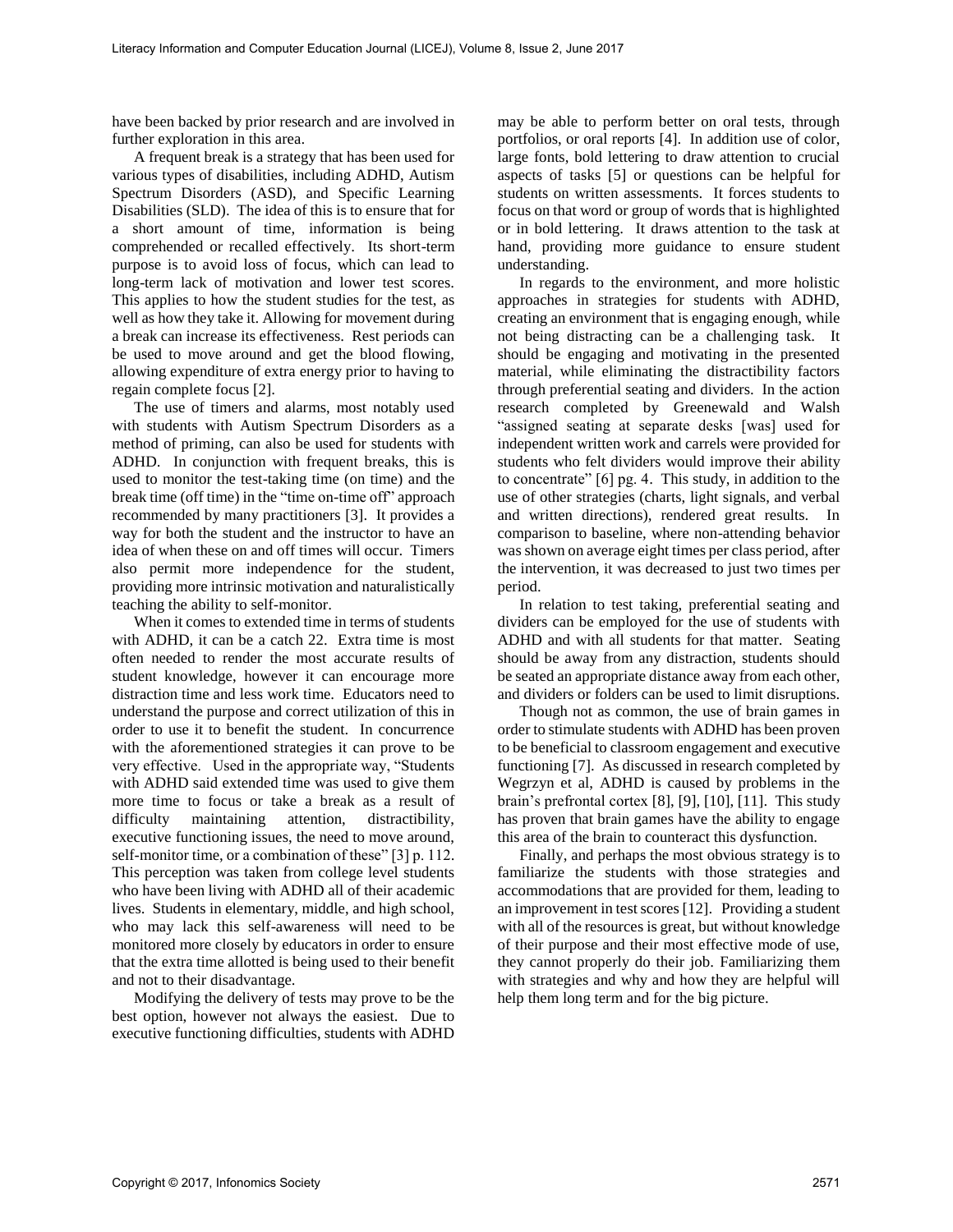# **3. Oral Administration**

In regards more specifically to mathematics, a significant research point is the need for the oral administration of tests, especially those with multiple choice or word problems. The reason for its importance lies behind three main points. These include (1) mathematics tests often require students to have extensive reading skills, (2) there is a strong correlation between multiple-choice math assessments and reading assessments, (3) because of Individuals with Disabilities Education Act of 1997 and No Child Left Behind, students with disabilities are mandated to participate in standardized testing [13]. The main focus of this research of Tindal and Ketterlin-Geller (2004) revolves around eliminating reading as an access skill. Access skills, meaning it is a perquisite skill to the ability to show their mastery of other skills and knowledge, often in other content areas. Reading is the biggest access skill for students with disabilities, which poses a major problem to educators in content areas such as history, science, and mathematics.

In addition to this fact, another studied demonstrated how oral administration of math tests affected middle level students with and without learning disabilities. The study revealed that there was an improvement in test scores for both populations of students [14]. This generalized increase in scores across diverse learners can indicate numerous things. First, it points to the fact that this accommodation benefits a larger population than those students with disabilities, also showing that reading levels prove to be a hindrance to lots of students. Secondly, it shows that this accommodation can allow for a more accurate representation of mathematic knowledge than that of standard administration. Further information needs to be researched in regards to this accommodation and students diagnosed with ADHD.

#### **4. Discussion**

Despite the abundance of research revolving around testing accommodations, in comparison, there is little regarding the oral administration of assessments. Although scholars have researched this topic, it has been in regards mostly to the oral administration of high-stakes testing for students with learning disabilities. In saying this, it has proven to be a typical accommodation for these kinds of tests, but does not always find it's way into the classroom for curriculum based assessments. This makes the research available very crucial for the implication of future research,

indicating that it is an area that needs to be further addressed.

Based on the literature reviewed, it can be concluded that there are many research-based accommodations that can be appropriate for students with ADHD and various other disabilities. It is imperative that educators understand, however, that this review provides a large amount of suggested accommodations that have proven to work with the given population of students. However, all students with ADHD do not have the same behaviors and needs. and are not based on a one-size fit all model. Oral administration looks to have positive results, but based on previous research, and the future of this research, cannot be used for every student. However, the need in this area is evident and this specified accommodation has proven that it can be very useful for students with of this population.

## **5. Methods**

This section includes information relating to the research questions, the selected participants, the exact intervention implemented, and the data collection measures.

#### **5.1. Research questions**

This study aimed to answer the following questions: - Do orally administered math assessments lead to higher scores for students with ADHD?

- Do these results vary depending on grade level?

#### **5.2. Participants**

The participants of this study included two students diagnosed with ADHD. One student was in sixth grade and the other was in the second grade. The sixth-grade student was male and the second-grade student was female.

#### **5.3. Intervention**

The intervention was oral administration of math assessments. The math problems were read aloud and the student wrote them down themselves before solving the problem. The problems were administered one at a time. The student completed each problem before being administered the next problem.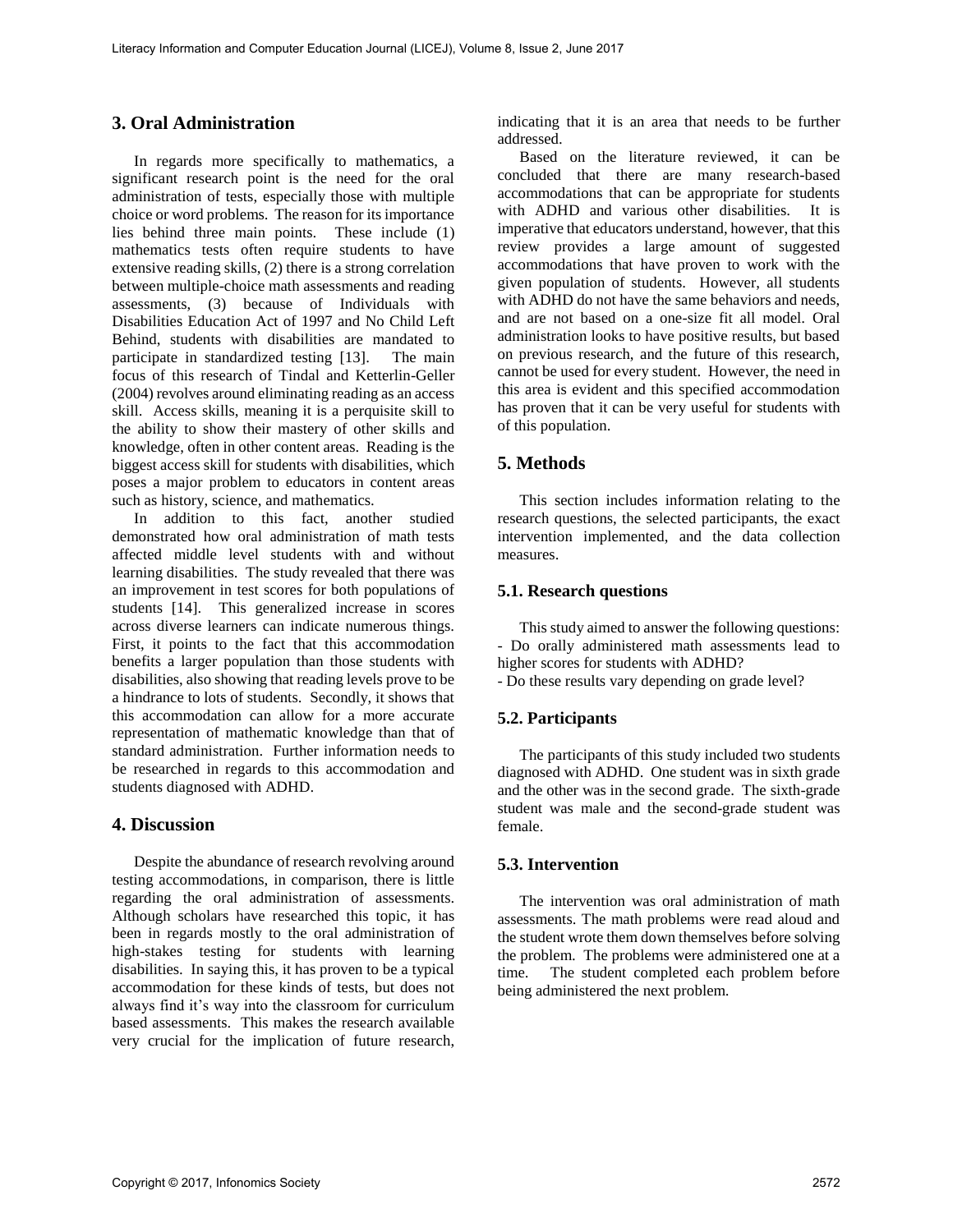#### **5.4. Data Collection Procedures**

Data was collected through the use of the following instruments.

**Data Source 1: Assessments.** Before implementing the intervention the student's scores were evaluated on all the math assessments taken to date (during the current school year). Theses tests were used as pre-tests, prior to the start of the accommodation. Three assessments were re administered using oral administration. These were considered the post-tests, after the beginning of the intervention. These assessment scores helped to determine to what extent the intervention was in fact successful, if at all.

**Data Source 2: Observation.** A direct observation of a normal administration of an assessment and one of an oral administration of an assessment were conducted for anecdotal purpose.

**Data Source 3: Interview/Survey.** The student was asked a series of survey questions before the start of the intervention. This included questions regarding their feelings on math, as well as assessments and specific strategies. The students were given the same survey at the conclusion of the research. The students were also interviewed at the conclusion of the project about how they liked the intervention and their views on its success.

#### **6. Findings**

**Assessment Data.** Table 1 and Figure 1 show the assessment scores pre intervention and using the intervention for one, sixth grade student. These results were consistent with the hypothesis that math assessments administered orally to students with ADHD would improve their scores.

|                  | Standard<br>Administration | Oral<br>Administration |
|------------------|----------------------------|------------------------|
| Assessment<br>#1 | 33%                        | 33%                    |
| Assessment<br>#2 | 42%                        | 63%                    |
| Assessment<br>#3 | 38%                        | 63%                    |

Table 1. Sixth grade math assessment scores

Though the first assessment elicited the same score with both types of administration, assessment two and three showed dramatic increases. The student showed a

21% increase on the second assessment and a 26% increase on the third assessment with the use of oral administration, as shown below.



Figure 1. Sixth grade comparison of % correct of standard administration and oral administration

The results revealed in Table 2 and Figure 2 show the math assessment results of the student with ADHD in the second grade using first standard administration and second oral administration. These demonstrated less significant positive results. There was no change in the first assessment scores. The second assessment actually revealed a decrease. Because of this decrease, the third assessment used was a perfect score to determine if in fact there would be a pattern of decrease with the intervention. However, there was no change in the third and final assessment.

| Table 2. Second grade math assessment scores |  |  |  |  |
|----------------------------------------------|--|--|--|--|
|----------------------------------------------|--|--|--|--|

|                  | Standard<br>Administration | Oral<br>Administration |
|------------------|----------------------------|------------------------|
| Assessment<br>#1 | 85%                        | 85%                    |
| Assessment<br>#2 | 90%                        | 86%                    |
| Assessment<br>#3 | 100%                       | 100%                   |

Figure 3 shows the % increase or decrease of each assessment at each grade level. This demonstrates the effectiveness of the intervention directly compared between the two grade levels.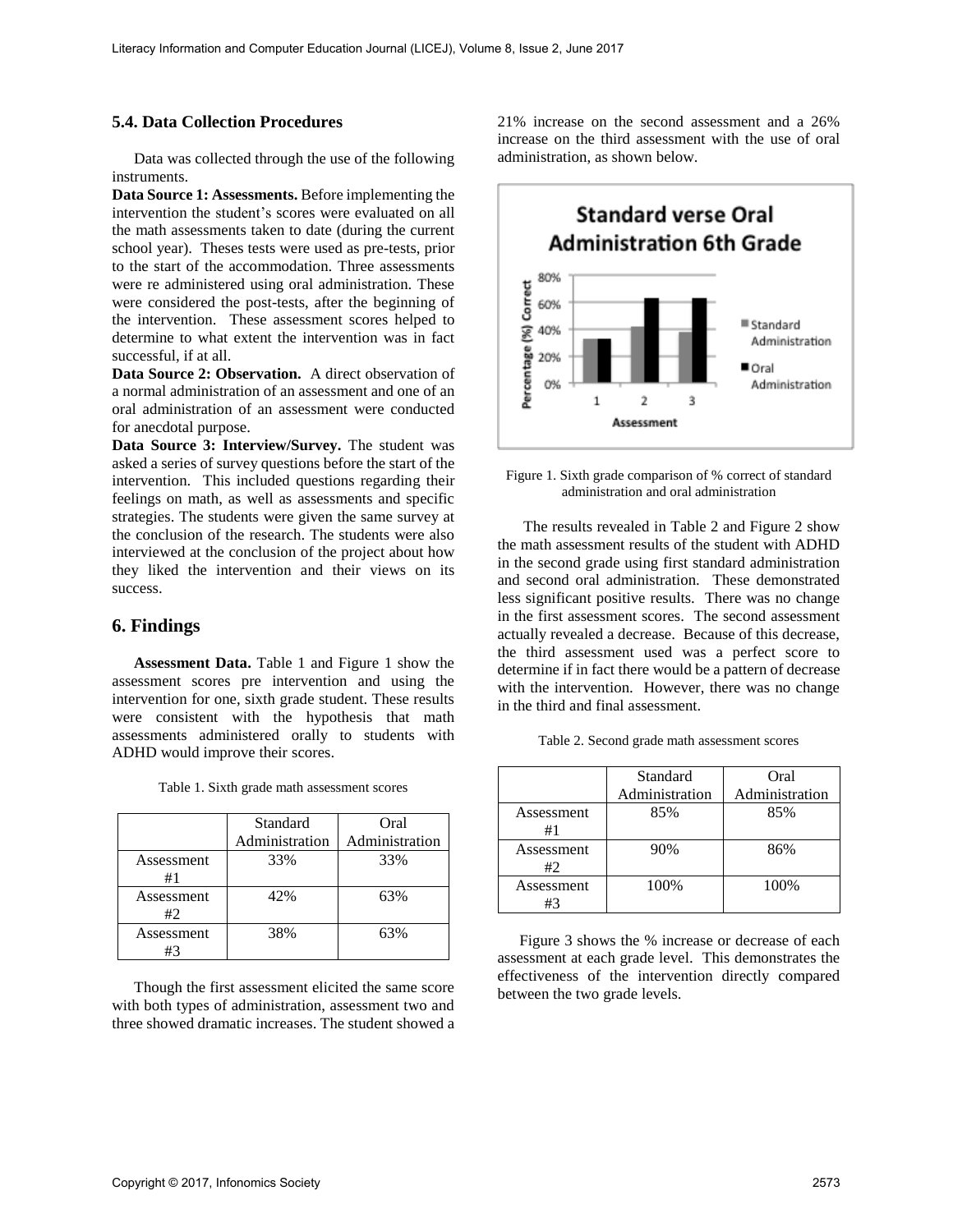

Figure 2. Second grade comparison of percentage (%) correct of standard administration and oral administration

It shows that in this case it was more effective at the sixth grade level. At the sixth grade level, the hypothesis that this intervention would be an effective way of increasing math scores for students with ADHD was proven correct. However, at the second-grade level there was no change and even a very slight decrease with the use of the intervention.





There are a variety of reasons for the fact that no change was shown for the first assessment for the sixthgrade student. In part, it was most likely due to the student needing to adjust and get used to the intervention. Once the intervention was used, the student was able to fully benefit from the verbal administration as shown by the data. In further analysis

of these results, the greatest area of improvement from the pre test to the test utilizing the intervention was on the word problems. On assessment two, out of the three word problems, he got all three incorrect on the initial assessment. With oral administration, the student was able to correctly solve and answer two out of the three problems. This demonstrates that one reason for the increase in scores may at least in part be due to reading and reading comprehension difficulties. Explained in the research of Tindal and Ketterlin-Geller (2004), reading as an access skill can decrease student's scores in other content areas, such as this math assessment. Being able to hear the problem read aloud, allowed this student to bypass this skill and demonstrate his knowledge of mathematics [13].

Because there was no change, and a decrease in score for the second grader, it brings about questions as to why this case rendered such different results from the other student. The scores of this student subject were already at a much higher average than the previously mentioned student. In saying that, the student may not have needed the accommodation. Based on observation, the student appeared to be a very strong oral reader, eliminating the problem of reading difficulties as an interference of mathematic success. Because she read the problem aloud to herself, she may already be benefiting enough from this strategy and not need further oral intervention.

**Observation Data.** When observed taking a standard assessment in the classroom environment, the sixth grade student took longer than most students to finish the assessment. He got distracted between problems and needed prompting to focus on the assessment. However, when observed during the oral administration of an assessment, the student appeared calm and focused. He was observed using self-talk in a low voice to talk himself through the problems. This shows that the intervention allowed the student to focus and have the ability to talk through the problem aloud.

The behaviors observed of the second-grade student subject during a standardly administered assessment included whispering, as she talked her way through the problems. The student was the first one finished and upon completion, she appeared anxious as demonstrated by nail biting. During the observation of an orally administered assessment, the student used the same self-talk strategy to talk out solving the problems, this time in a louder voice. After being read the problem, she also read it aloud herself. She showed very strong oral reading skills for a student her age. In addition, though easily distracted before the test, she was able to focus on the test and seemed anxious just to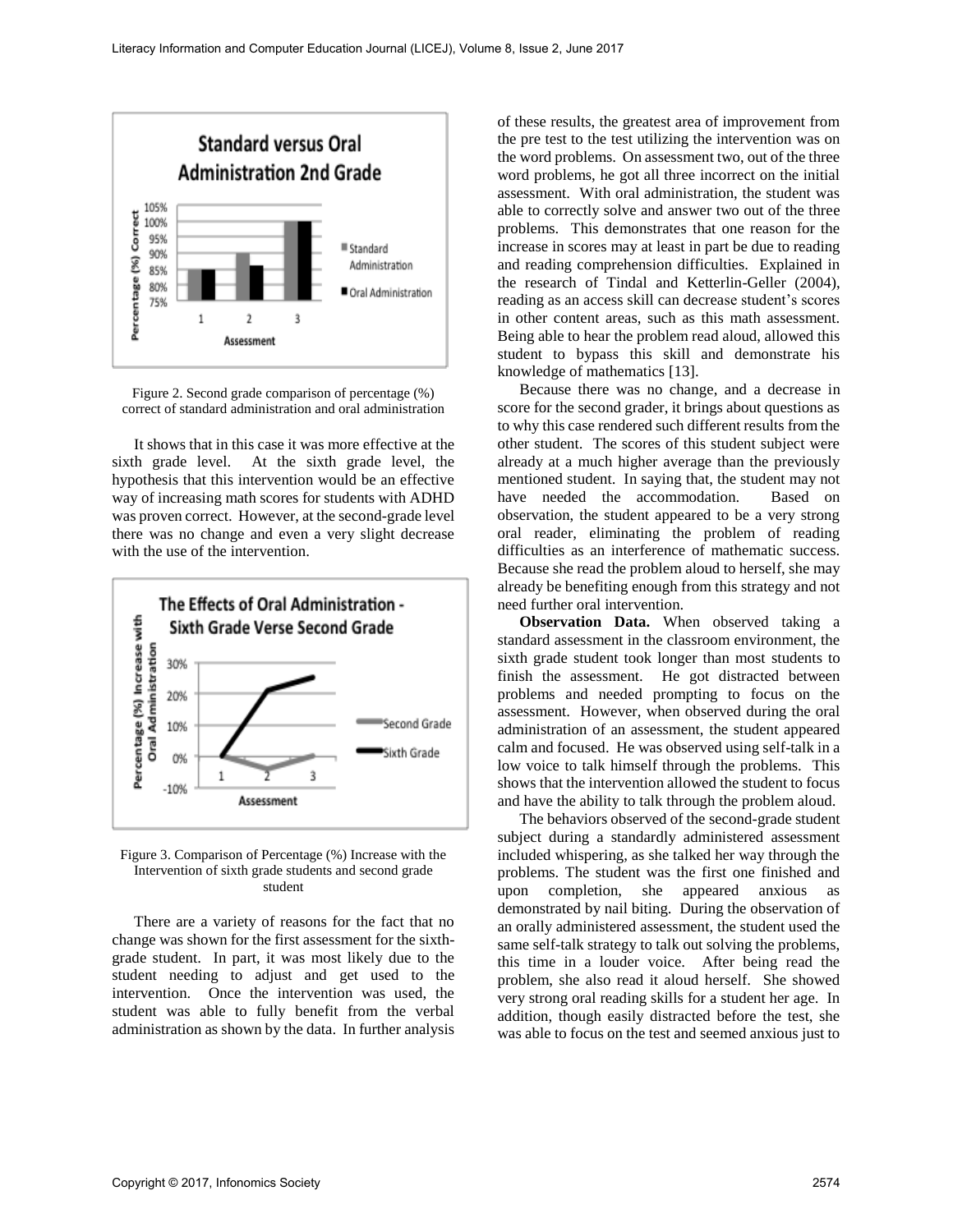get through it. She wrote the problems all over the paper and didn't number them, showing disorganization. When prompted she numbered the problems, however she numbered them incorrectly.

Based on this observation it can be concluded that the intervention could have been unsuccessful in this case due to this lack of organization. Because the student wrote the problem down herself, there was no set order of where to write the problems. For this student, structure is needed to make up for lack of organization and this could have been where the intervention failed. In saying that oral administration may still be beneficial to this student, however the protocol and the way that it is administered may have to be changed. Additional accommodations should be made to improve the organization of this individual.

**Pre and Post Intervention Student Questionnaire.**  The results of the student questionnaire are presented in Table 3 and Table 4.

| Statement        | Pre Intervention  | Post         |  |
|------------------|-------------------|--------------|--|
|                  | Response          | Intervention |  |
|                  |                   | Response     |  |
| I like math.     | Some of the time. | Some of the  |  |
|                  |                   | time.        |  |
| I am good at     | Some of the       | Some of the  |  |
| math.            | time.             | time.        |  |
| Math makes me    | None of the       | Some of the  |  |
| frustrated with  | time.             | time.        |  |
| myself.          |                   |              |  |
| Seeing that I    | Some of the       | Some of the  |  |
| have a lot of    | time.             | time.        |  |
| math problems    |                   |              |  |
| to do makes me   |                   |              |  |
| frustrated.      |                   |              |  |
| Talking out loud | Some of the       | Some of the  |  |
| helps me solve   | time.             | time.        |  |
| math problems.   |                   |              |  |
| Hearing the      | Some of the       | Some of the  |  |
| math problems    | time.             | time.        |  |
| spoken out loud  |                   |              |  |
| helps me solve   |                   |              |  |
| them.            |                   |              |  |

Table 3. Student Questionnaire – Sixth grade

For each question, the students were asked to circle a. none of the time, b. some of the time, or c. all of the time. Table 3 shows the answers selected by the sixth grade student with ADHD pre and post intervention. It shows that there was very little change in the responses.

The only thing that changed was that the student put that math made them frustrated some of the time on the post intervention survey as opposed to none of the time that was circled pre-intervention. The rest of the answers remained the same on both.

Table 4. Student Questionnaire – Second grade

| Statement                                                                        | Pre Intervention<br>Response | Post<br>Intervention |
|----------------------------------------------------------------------------------|------------------------------|----------------------|
|                                                                                  |                              | Response             |
| I like math.                                                                     | Some of the time.            | Some of the time.    |
| I am good at<br>math.                                                            | All of the time.             | All of the time.     |
| Math makes me                                                                    | Some of the                  | Some of the          |
| frustrated with<br>myself.                                                       | time.                        | time.                |
| Seeing that I<br>have a lot of<br>math problems<br>to do makes me<br>frustrated. | Some of the<br>time.         | Some of the<br>time. |
| Talking out loud<br>helps me solve<br>math problems.                             | None of the<br>time.         | None of the<br>time. |
| Hearing the<br>math problems<br>spoken out loud<br>helps me solve<br>them.       | Some of the<br>time.         | Some of the<br>time. |

Though the survey does not give a great picture of student needs, it shows a general feeling toward math and possible strategies that might help them. However, because the student selected some of the time for most answers on both surveys, it doesn't allow for exact feelings to be analyzed.

Table 4 shows the answers selected by the secondgrade student before the intervention and the answers chosen post oral administration intervention. It shows that the students answers post intervention were identical to the ones selected pre intervention. Overall, the answers show that the student has confidence in her math abilities and does not believe that verbally working through problems is a useful strategy for her. This opposes the observation data that showed that she utilized a great deal of self-talk to solve the problems on both assessments.

**Post Intervention Interview.** The interview questions posed to the students who underwent the intervention included 1) Does hearing math problems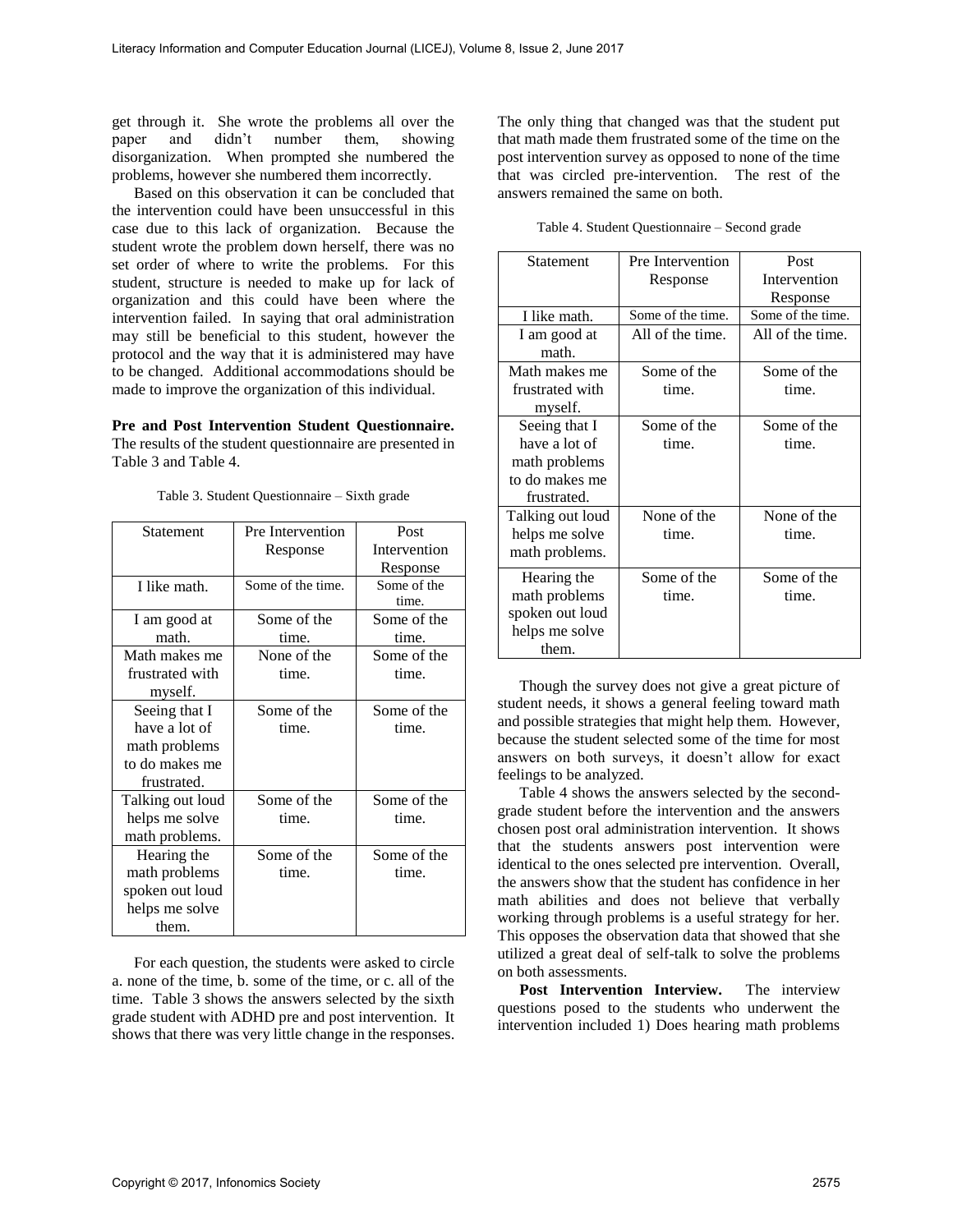spoken aloud help you solve the problem? If so, explain why. 2) What strategies help you solve math problems best? 3) Do you think you did better on the tests where you were orally read the questions or the one that you read to yourself? This was an oral interview and the answers were recorded verbatim of what each student said. Table 5 shows both students' answers.

Table 5. Post Intervention Interview

|                 | 6 <sup>th</sup> Grade | 2 <sup>nd</sup> Grade |
|-----------------|-----------------------|-----------------------|
|                 | Student               | Student               |
| 1. Does         | "Sometimes            | "Some of the          |
| hearing math    | because if its        | time but mostly       |
| problems        | easy I can do it      | I do them in my       |
| spoken aloud    | in my head.           | head."                |
| help you solve  | Otherwise I           |                       |
| the problem?    | read it over and      |                       |
| If so, explain  | over again."          |                       |
| why.            |                       |                       |
| 2. What         | "Fingers and          | "Borrowing"           |
| strategies help | memorization"         |                       |
| you solve math  |                       |                       |
| problems best?  |                       |                       |
| 3. Do you       | "The one I read       | "When it was          |
| think you did   | myself."              | read to me            |
| better on the   |                       | because               |
| tests where     |                       | otherwise I           |
| you were        |                       | miss it or skip       |
| orally read the |                       | it."                  |
| questions or    |                       |                       |
| the one that    |                       |                       |
| you read to     |                       |                       |
| yourself?       |                       |                       |

The findings of the oral interview were interesting in the fact that they did not back the quantitative assessment data. In fact it showed the opposite. While the second grade student did not prove to benefit from the oral administration, she stated that she thought that she did better on these assessments, due to the fact that otherwise she might skip problems. This shows that she is aware to some extent of the disorganization analyzed during the observational sessions. However, the sixth grade student who did benefit from the testing accommodation said that he thought that he did better on the tests that were administered in the standard manner. This points to the fact that often times elementary and middle school aged children may not know what strategies work best for them. It is the job of the educators and other professionals that work with these students to understand what strategies to implement to allow them to succeed

## **7. Limitations**

There are several limitations of this study that should be highlighted. Namely, the most significant limitation was the sample size. There was only one student identified with ADHD in both classes chosen to investigate. In saying that, the research is a comparison of two single case AB designed experiments. For future studies, larger sample sizes would be beneficial to further prove the implications of oral administration of math assessments for students with ADHD at various grade levels. In addition, the results could be further justified by using an ABA design in order to further prove the intervention was in fact the reason for the sudden increased test scores of the sixth grade student subject. Another limitation is the length of time of the intervention. The intervention was only done over a two-week period. This was due to a variety of unforeseen circumstances, including having to change the school site that the intervention was conducted in.

# **8. Implications**

Oral administration of math assessments can increase student scores for those students with ADHD. Though these results were not shown at the second grade level, for the sixth grade student the intervention was very beneficial. At a local level, the findings of this research conclude that this intervention should be continued with this particular student. Continuing to implement this type of intervention in the future for this student, as well as others with ADHD will only continue to render positive results. Once the students become accustomed to the intervention, the results will only improve. Because every student is different, this intervention cannot be proven useful for all students with ADHD. In addition, it should be used with other proven testing accommodations and modifications. These in addition to oral administration can yield higher overall test scores. In saying that, further research on this topic needs to be done. Other grade levels and larger sample sizes should be further investigated. This study has demonstrated that this intervention can be an effective accommodation for students with ADHD, however in order to prove generalization to a larger population of students, further research needs to be pursued.